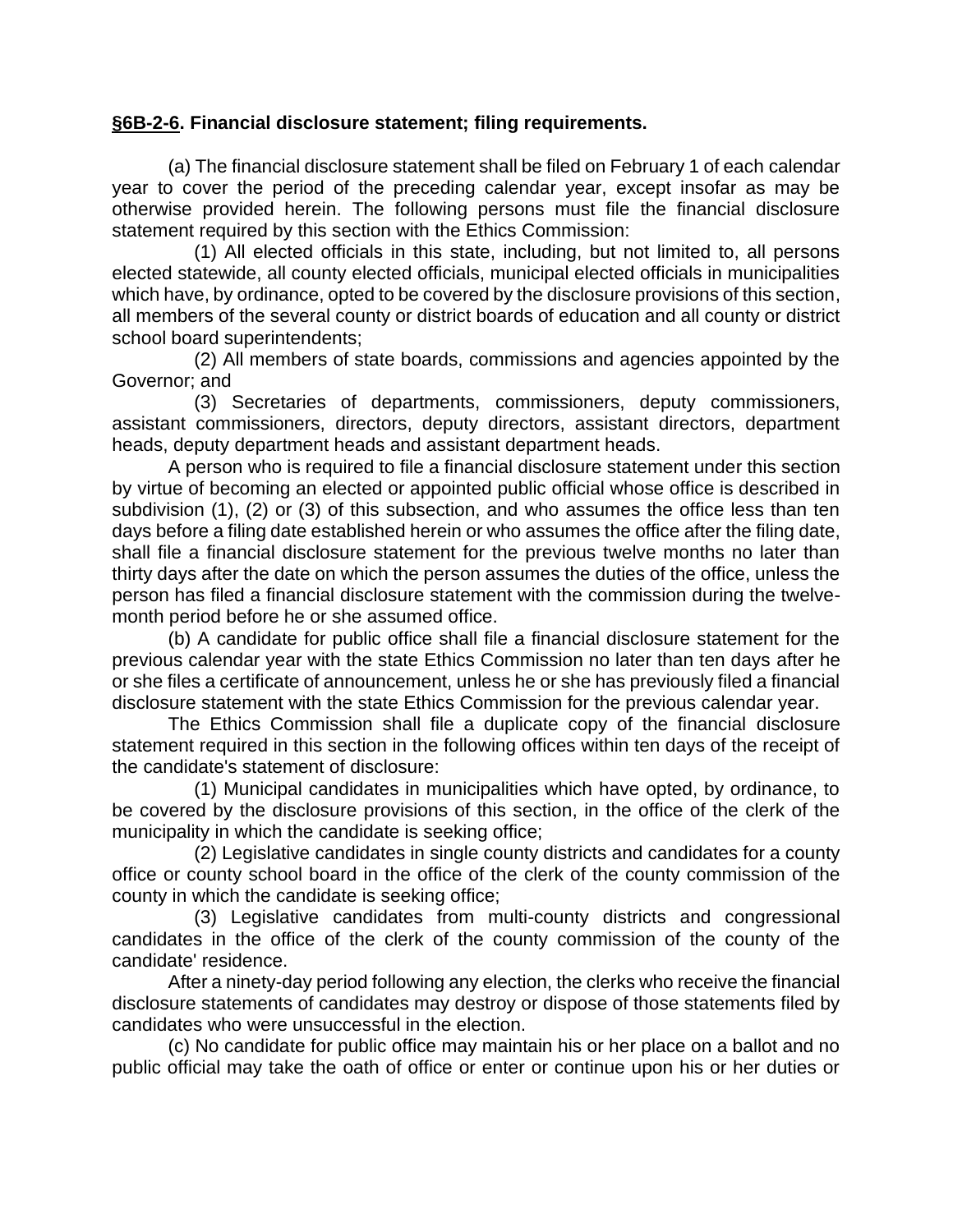receive compensation from public funds unless he or she has filed a financial disclosure statement with the state Ethics Commission as required by the provisions of this section.

(d) The Ethics Commission may, upon request of any person required to file a financial disclosure statement, and for good cause shown, extend the deadline for filing such statement for a reasonable period of time: *Provided,* That no extension of time shall be granted to a candidate who has not filed a financial disclosure statement for the preceding filing period.

(e) No person shall fail to file a statement required by this section.

(f) No person shall knowingly file a materially false statement that is required to be filed under this section.

(g) The Ethics Commission shall publish either on the Internet or by printed document made available to the public, a list of all persons who have violated any Ethics Commission's financial disclosure statement filing deadline.

(h) The Ethics Commission shall, in addition to making all financial disclosure statements available for inspection upon request*:*

 (1) Publish on the internet all financial disclosure statements filed by members of the Legislature and candidates for legislative office, elected members of the executive department and candidates for the offices that constitute the executive department, and members of the Supreme Court of Appeals and candidates for the Supreme Court of Appeals, commencing with those reports filed on or after January 1, 2012; and

 (2) Publish on the Internet all financial disclosure statements filed by any other person required to file such financial disclosure statements, as the commission determines resources are available to permit the Ethics Commission to make such publication on the Internet. The commission shall redact financial disclosure statements published on the Internet to exclude from publication personal information such as signatures, home addresses and mobile and home telephone numbers.

## **§6B-2-7. Financial disclosure statement; contents.**

(a) The financial disclosure statement required under this article shall contain the following information:

 (1) The name, residential and business addresses of the person filing the statement and of his or her spouse and all names under which the person or the person's spouse, or both, do business. For purposes of this section, the word "spouse" means any individual who is legally married to and cohabits with the person filing the statement.

 (2) For each position of employment held by the person filing the statements and the person's spouse:

(A) The name of the employer;

(B) The address of the employer;

(C) The job title; and

(D) A general description of job duties.

 (3) The name and address of each business in which the person filing the statement or that person's spouse has or had in the last year an interest of at least \$10,000 at fair market value.

 (A) For the purposes of this subsection, business interests include, but are not limited to, an interest in: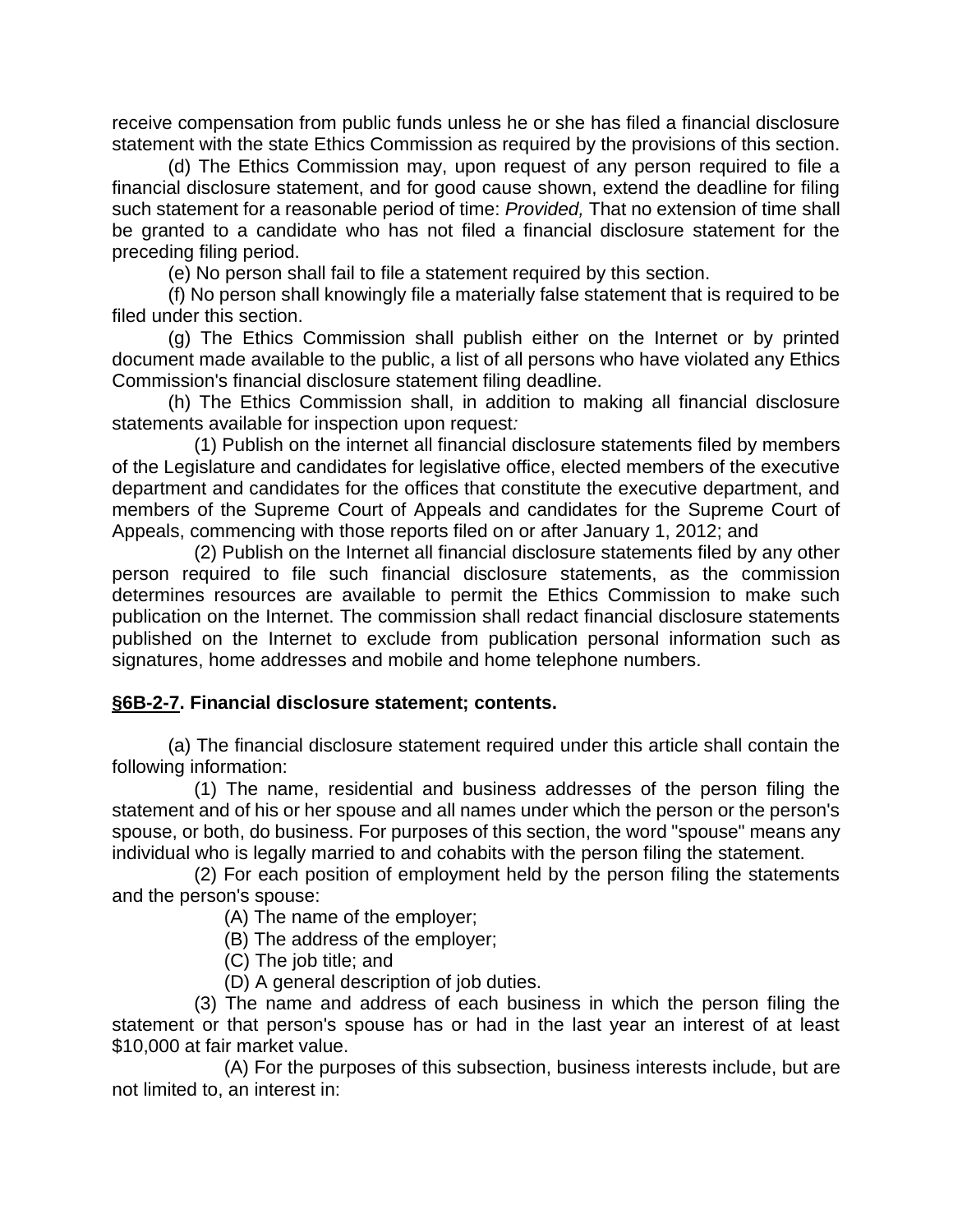(i) Non-publicly owned businesses;

 (ii) Publicly or privately traded stocks, bonds or securities, including those held in self-directed retirement accounts; and

(iii) Commercial real estate.

 (B) For the purposes of this subsection, business interests do not include mutual funds, specific holdings in mutual funds or retirement accounts.

 (4) The name, address, and brief description of a nonprofit organization in which the individual or spouse is a director or officer.

 (5) The identification, by category, of every source of income over \$1,000, including distributions from retirement accounts received during the preceding calendar year, in his or her own name or by any other person for his or her use or benefit, by the person filing the statement, or that person's spouse, and a brief description of the nature of the income producing activities for which the income was received. This subdivision does not require a person filing the statement who derives income from a business, profession or occupation, or who's spouse derives income from a business, profession or occupation, to disclose the individual sources and items of income that constitute the gross income of that business, profession or occupation.

 (6) If the person filing the statement, or that person's spouse, profited or benefitted in the year before the date of filing from a contract for the sale of goods or services to a state, county, municipal or other local governmental agency either directly or through a partnership, corporation or association in which the person, or that person's spouse, owned or controlled more than ten percent, the person shall describe the nature of the goods or services and identify the governmental agencies which purchased the goods or services.

 (7) Each interest group or category listed below doing business in this state with which the person filing the statement, did business or furnished services and from which the person filing the statement, or that person's spouse, received more than twenty percent of his or her gross income during the preceding calendar year. The groups or categories are electric utilities, gas utilities, telephone utilities, water utilities, cable television companies, interstate transportation companies, intrastate transportation companies, oil or gas retail, wholesale, exploration, production or drilling companies, banks, savings and loan associations, loan or finance companies, manufacturing companies, surface mining companies, deep mining companies, mining equipment companies, chemical companies, insurance companies, retail companies, beer, wine or liquor companies or distributors, recreation related companies, timbering companies, hospitals or other health care providers, trade associations, professional associations, associations of public employees or public officials, counties, cities or towns, labor organizations, waste disposal companies, wholesale companies, groups or associations promoting gaming or lotteries, advertising companies, media companies, race tracks, promotional companies, lobbying, economic development entities, state government, construction, information technology and legal service providers.

 (8) The names of all persons, excluding that person's immediate family, parents or grandparents residing or transacting business in the state to whom the person filing the statement, owes, on the date of execution of this statement in the aggregate in his or her own name or in the name of any other person more than \$5,000: Provided, That nothing herein requires the disclosure of a mortgage on the person's primary and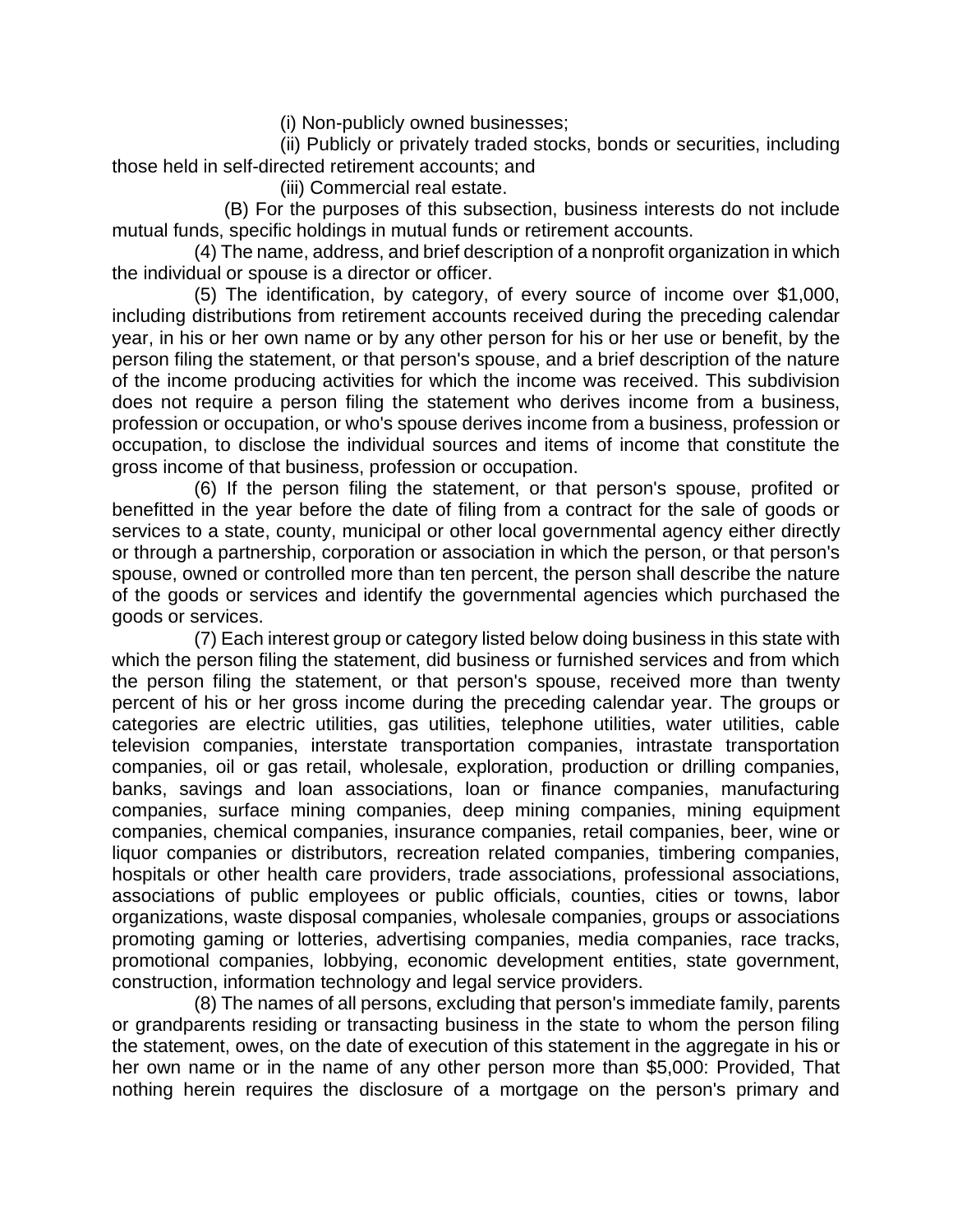secondary residences or of automobile loans on automobiles maintained for the use of the person's immediate family, or of a student loan, nor does this section require the disclosure of debts which result from the ordinary conduct of the person's business, profession or occupation or of debts of the person filing the statement to any financial institution, credit card company or business, in which the person has an ownership interest: Provided, however, That the previous proviso does not exclude from disclosure loans obtained pursuant to the linked deposit program provided in article one-a, chapter twelve of this code or any other loan or debt incurred which requires approval of the state or any of its political subdivisions.

 (9) The names of all persons except immediate family members, parents and grandparents residing or transacting business in the state (other than a demand or savings account in a bank, savings and loan association, credit union or building and loan association or other similar depository) who owes on the date of execution of this statement more than, in the aggregate, \$5,000 to the person filing the statement, either in his or her own name or to any other person for his or her use or benefit. This subdivision does not require the disclosure of debts owed to the person filing the statement which debts result from the ordinary conduct of the person's business, profession or occupation or of loans made by the person filing the statement to any business in which the person has an ownership interest.

 (10) The source of each gift, including those described in subdivision (2), subsection (c), section five of this article, having a value of over \$100, received from a person having a direct and immediate interest in a governmental activity over which the person filing the statement has control, shall be reported by the person filing the statement when the gift is given to that person in his or her name or for his or her use or benefit during the preceding calendar year: Provided, That any person filing a statement required to be filed pursuant to this section is not required to report those gifts described in subdivision (2), subsection (c), section five of this article that are otherwise required to be reported by a registered lobbyist under section four, article three of this chapter: Provided, however, That gifts received by will or by virtue of the laws of descent and distribution, or received from one's spouse, child, grandchild, parents or grandparents, or received by way of distribution from an inter vivos or testamentary trust established by the spouse or child, grandchild or by an ancestor of the person filing the statement are not required to be reported. As used in this subdivision, any series or plurality of gifts which exceeds in the aggregate the sum of \$100 from the same source or donor, either directly or indirectly, and in the same calendar year are regarded as a single gift in excess of that aggregate amount.

 (11) The name of each for-profit business of which the person filing the statement, or that person's spouse, serves as a member of the board of directors or an officer, as well as a general description of the type of business.

 (12) The name and business address of any child or step-child who is eighteen years or older and employed by state, county or municipal government.

(13) The signature of the person filing the statement.

(b) Notwithstanding the provisions of subsection (a) of this section, any person serving on a board, commission or agency for which no compensation, other than expense reimbursement, is statutorily authorized, is not required to disclose the financial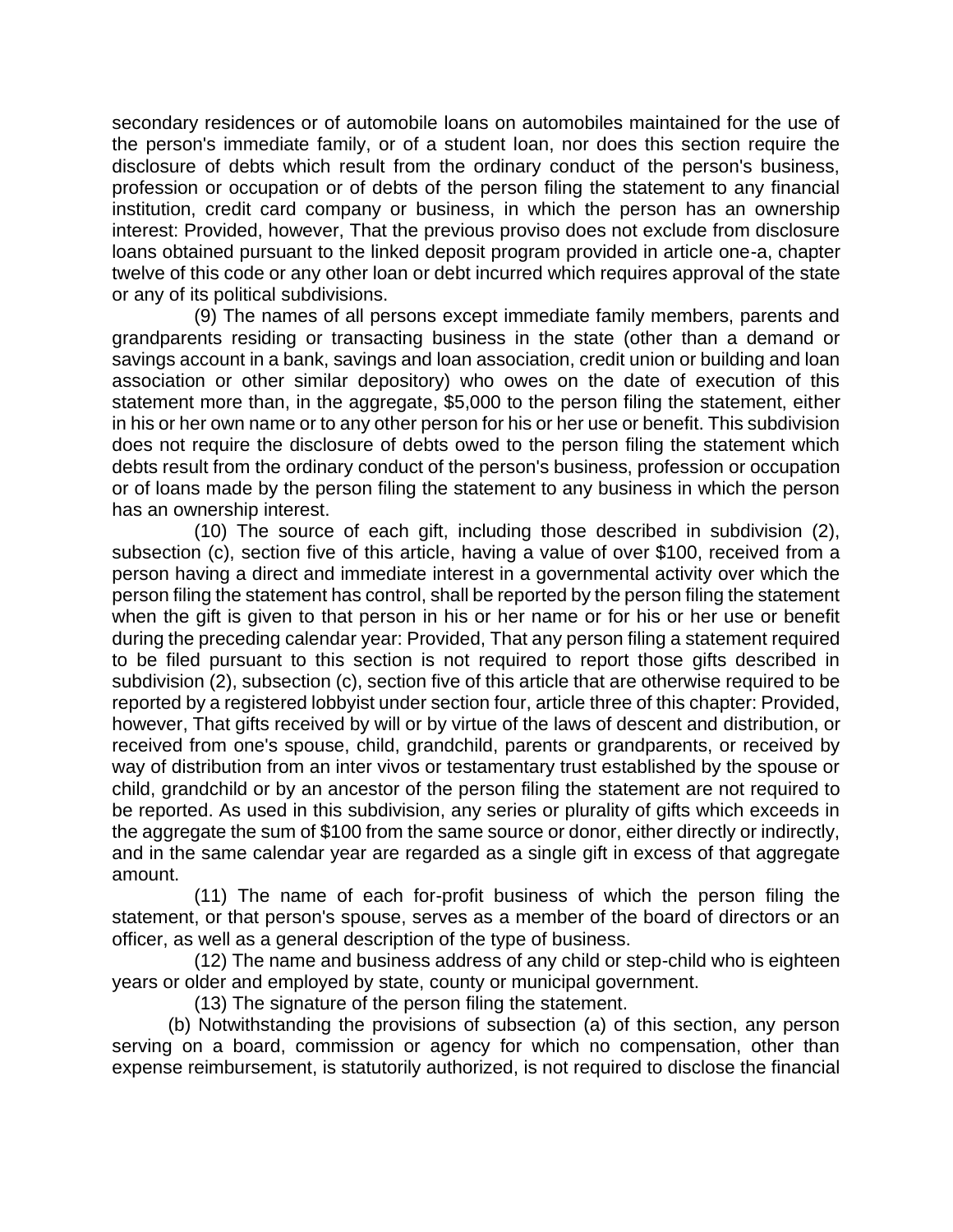information relating to his or her spouse as required by subdivisions three or five of subsection (a) of this section if:

 (1) His or her spouse, or a business with which he or she is associated, are not regulated by, do not have a contract with, or do not receive any grants or appropriations from, the board, the commission or agency on which the person filing the statement serves. A business with which a filer's spouse is associated means a business in which the person or an immediate family member is a director, officer, owner, employee, compensated agent, or holder of stock which constitutes five percent or more of the total outstanding stocks of any class; and

 (2) The filer executes a signed statement on a form provided by the commission verifying these facts.

## **§6B-2-8. Exceptions to financial disclosure requirements and conflicts of interest provisions.**

(a) Any person regulated by the provisions of this article need not report the holdings of or the source of income from any of the holdings of:

(1) Any qualified blind trust; or

(2) A trust --

 (A) Which was not created directly by such individual, his spouse, or any dependent child, and

 (B) The holdings or sources of income of which such individual, or a member of his or her immediate family, have no knowledge.

Failure to report the holdings of or the source of income of any trust referred to herein in good faith reliance upon this section shall not constitute a violation of sections six or seven of this article.

(b) The provisions of subsection (d), section five of this article shall not apply to holdings which are assets within the trusts referred to in subsection (a) of this section.

(c) For purposes of this section, the term "qualified blind trust" includes a trust in which a regulated person or immediate family has a beneficial interest in the principal or income, and which meets the following requirements:

 (1) The trustee of the trust is a financial institution, an attorney, a certified public accountant, a broker, or an investment adviser, who (in the case of a financial institution or investment company, any officer or employee involved in the management or control of the trust) --

 (A) Is independent of and unassociated with any interested party so that the trustee cannot be controlled or influenced in the administration of the trust by any interested party;

 (B) Is not or has not been an employee of any interested party, or any organization affiliated with any interested party and is not a partner of, or involved in any joint venture or other investment with, any interested party; and

(C) Is not a relative of any interested party.

 (2) Any asset transferred to the trust by an interested party is free of any restriction with respect to its transfer or sale unless such restriction is expressly approved by the ethics commission;

(3) The trust instrument which establishes the trust provides that --